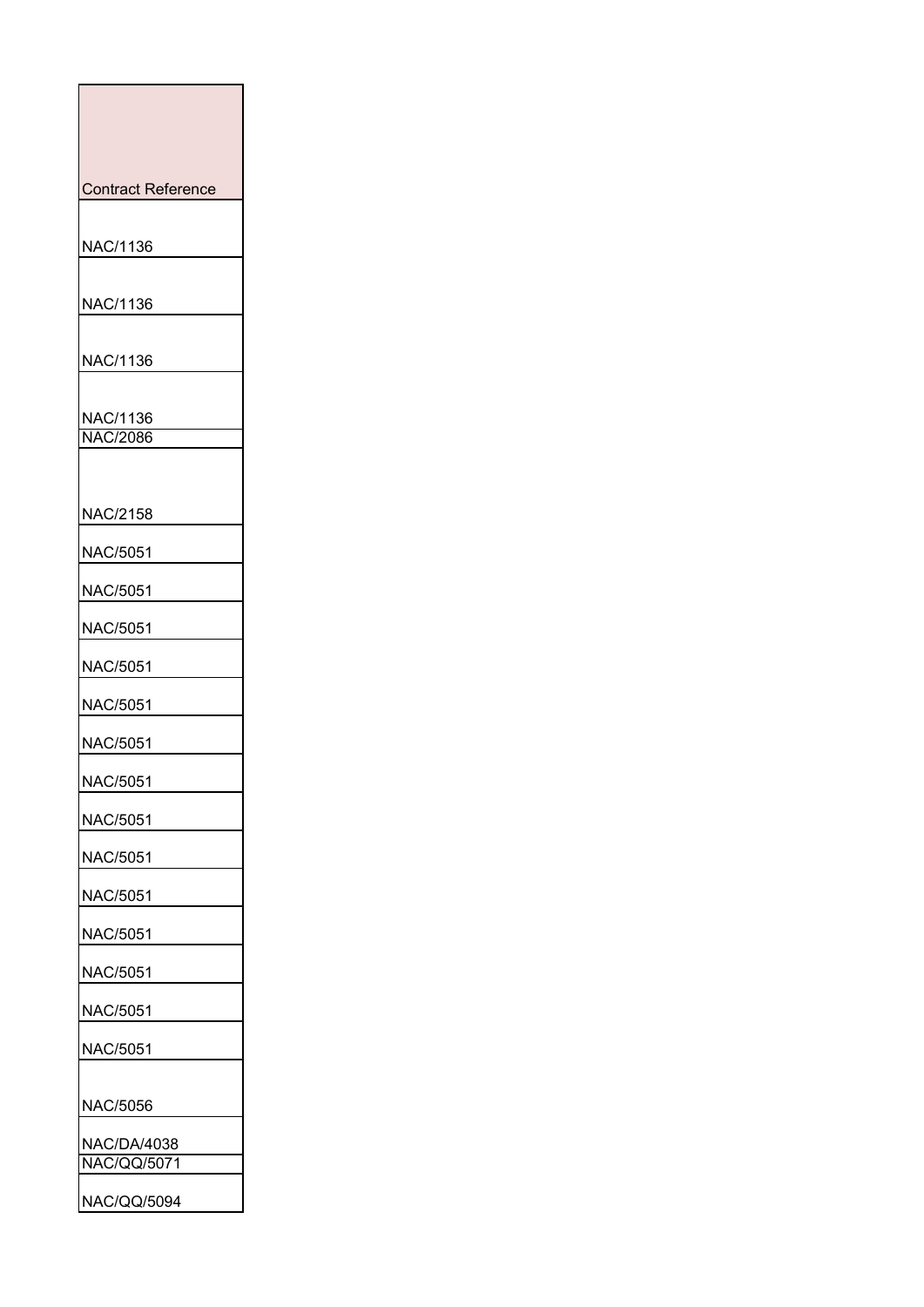| NAC/STA/5073 |  |  |
|--------------|--|--|
| NAC/STA/5084 |  |  |
|              |  |  |
|              |  |  |
|              |  |  |
|              |  |  |
|              |  |  |
|              |  |  |
|              |  |  |
|              |  |  |
|              |  |  |
|              |  |  |
|              |  |  |
|              |  |  |
|              |  |  |
|              |  |  |
|              |  |  |
|              |  |  |
|              |  |  |
|              |  |  |
|              |  |  |
|              |  |  |
|              |  |  |
|              |  |  |
|              |  |  |
|              |  |  |
|              |  |  |
|              |  |  |
|              |  |  |
|              |  |  |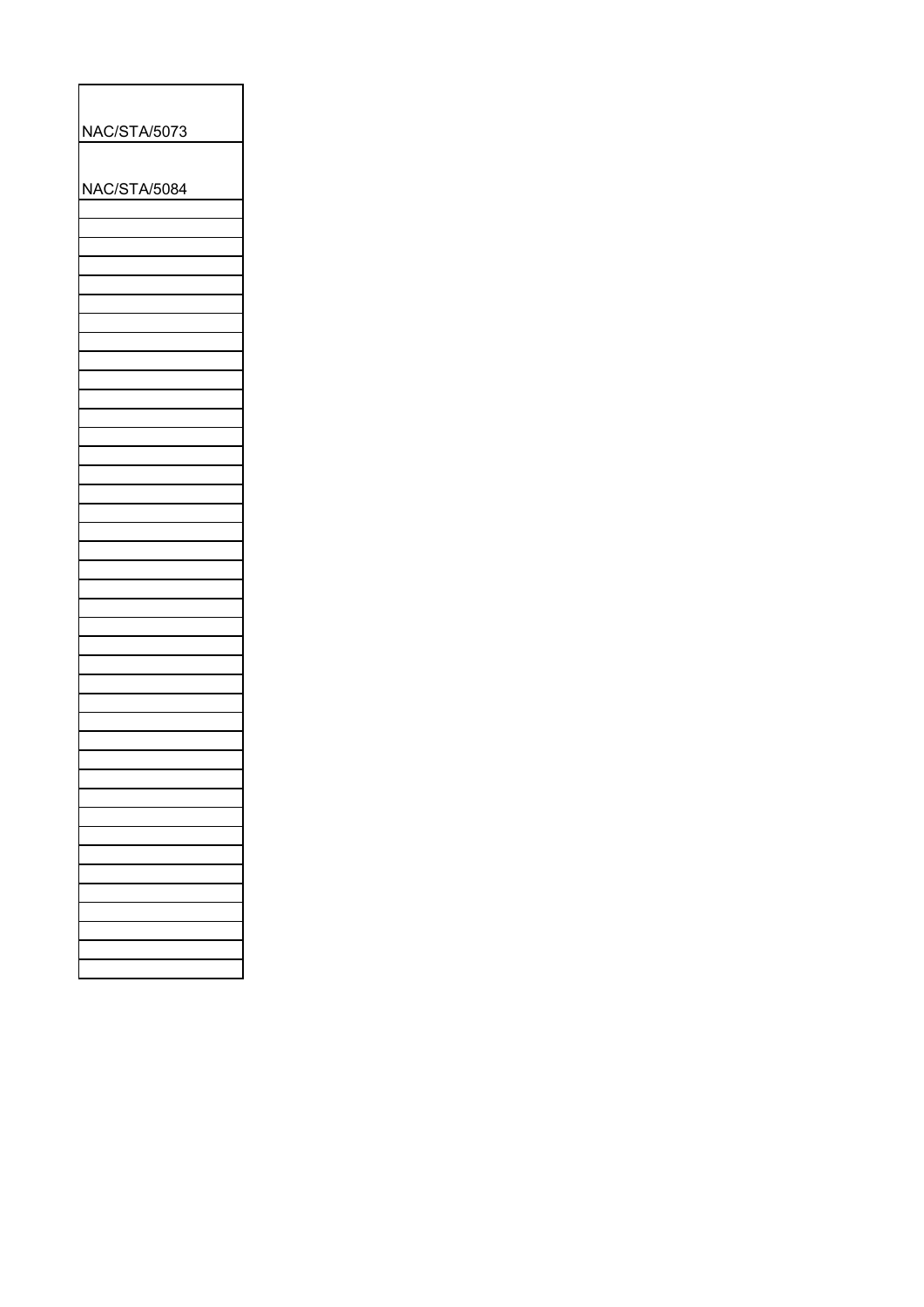Contract Description

Framework Agreement for Ad-hoc Vehicle Repairs & Maintenance Services Lot 1- Light Vehicles up to 3.5t GVW

Framework Agreement for Ad-hoc Vehicle Repairs & Maintenance Services Lot 1- Light Vehicles up to 3.5t GVW

Framework Agreement for Ad-hoc Vehicle Repairs & Maintenance Services Lot 1- Light Vehicles up to 3.5t GVW

Framework Agreement for Ad-hoc Vehicle Repairs & Maintenance Services Lot 2: Mini buses up to 17 seat capacity

Provision of Transport Services - Dynamic Purchasing System

Professional Services Framework (Phase 2) - Lot 12 Archaeology Services Provision of Statutory Transport Journeys on behalf of North Ayrshire Council - Dynmaic Purchasing System ("DPS") Provision of Statutory Transport Journeys on behalf of North Ayrshire Council - Dynmaic Purchasing System ("DPS") Provision of Statutory Transport Journeys on behalf of North Ayrshire Council - Dynmaic Purchasing System ("DPS") Provision of Statutory Transport Journeys on behalf of North Ayrshire Council - Dynmaic Purchasing System ("DPS") Provision of Statutory Transport Journeys on behalf of North Ayrshire Council - Dynmaic Purchasing System ("DPS") Provision of Statutory Transport Journeys on behalf of North Ayrshire Council - Dynmaic Purchasing System ("DPS") Provision of Statutory Transport Journeys on behalf of North Ayrshire Council - Dynmaic Purchasing System ("DPS") Provision of Statutory Transport Journeys on behalf of North Ayrshire Council - Dynmaic Purchasing System ("DPS") Provision of Statutory Transport Journeys on behalf of North Ayrshire Council - Dynmaic Purchasing System ("DPS") Provision of Statutory Transport Journeys on behalf of North Ayrshire Council - Dynmaic Purchasing System ("DPS") Provision of Statutory Transport Journeys on behalf of North Ayrshire Council - Dynmaic Purchasing System ("DPS") Provision of Statutory Transport Journeys on behalf of North Ayrshire Council - Dynmaic Purchasing System ("DPS") Provision of Statutory Transport Journeys on behalf of North Ayrshire Council - Dynmaic Purchasing System ("DPS") Provision of Statutory Transport Journeys on behalf of North Ayrshire Council - Dynmaic Purchasing System ("DPS") Framework Agreement for the Provision of Fire Risk Assessments National Care Home Contract Digital Device Repair Service for Schools Fire Risk Assessments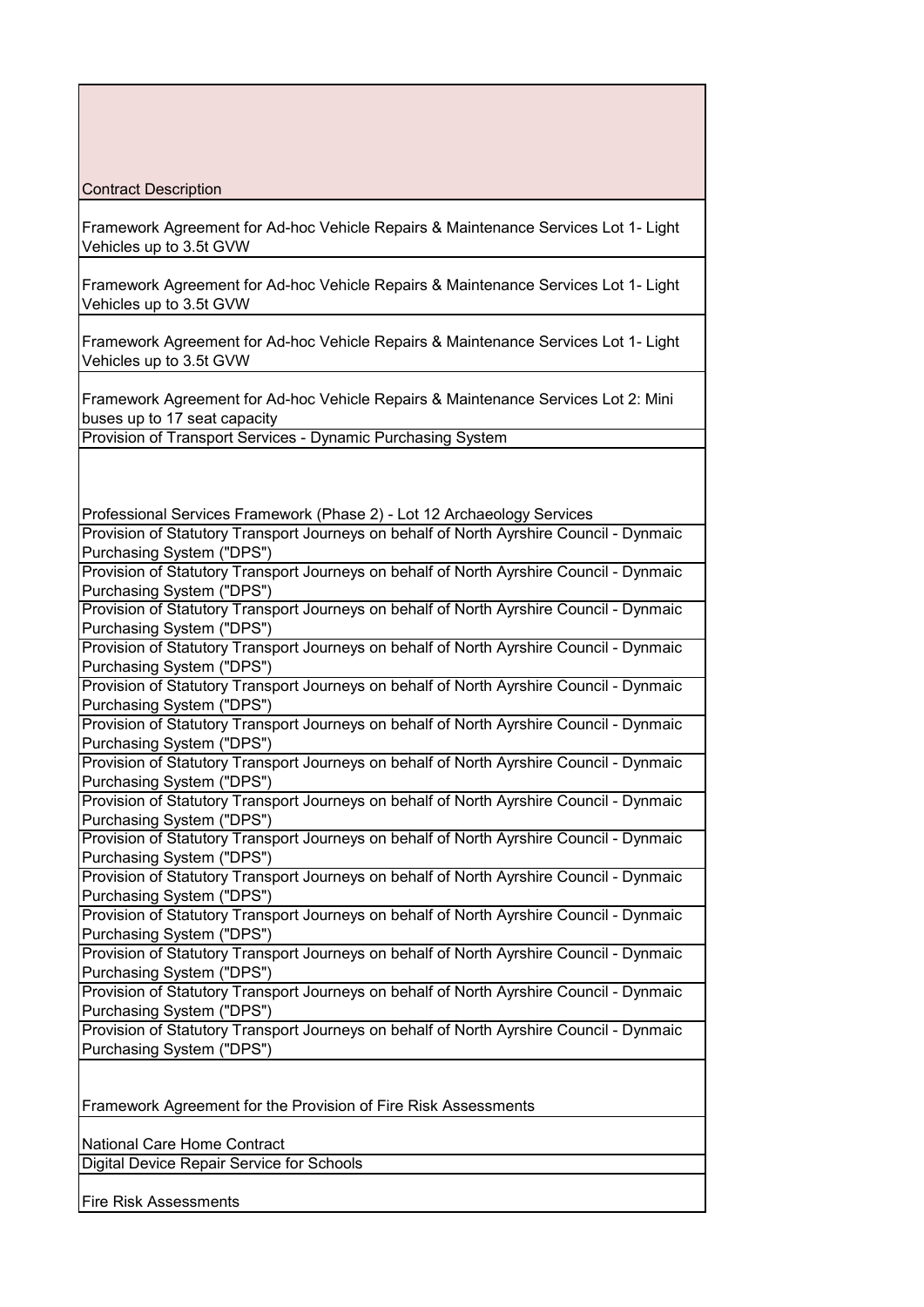| Supply and Delivery of Isle of Arran Homegrown Produce        |  |  |
|---------------------------------------------------------------|--|--|
| Provision of Statutory Transport to Donaldson's School, Alloa |  |  |
|                                                               |  |  |
|                                                               |  |  |
|                                                               |  |  |
|                                                               |  |  |
|                                                               |  |  |
|                                                               |  |  |
|                                                               |  |  |
|                                                               |  |  |
|                                                               |  |  |
|                                                               |  |  |
|                                                               |  |  |
|                                                               |  |  |
|                                                               |  |  |
|                                                               |  |  |
|                                                               |  |  |
|                                                               |  |  |
|                                                               |  |  |
|                                                               |  |  |
|                                                               |  |  |
|                                                               |  |  |
|                                                               |  |  |
|                                                               |  |  |
|                                                               |  |  |
|                                                               |  |  |
|                                                               |  |  |
|                                                               |  |  |
|                                                               |  |  |
|                                                               |  |  |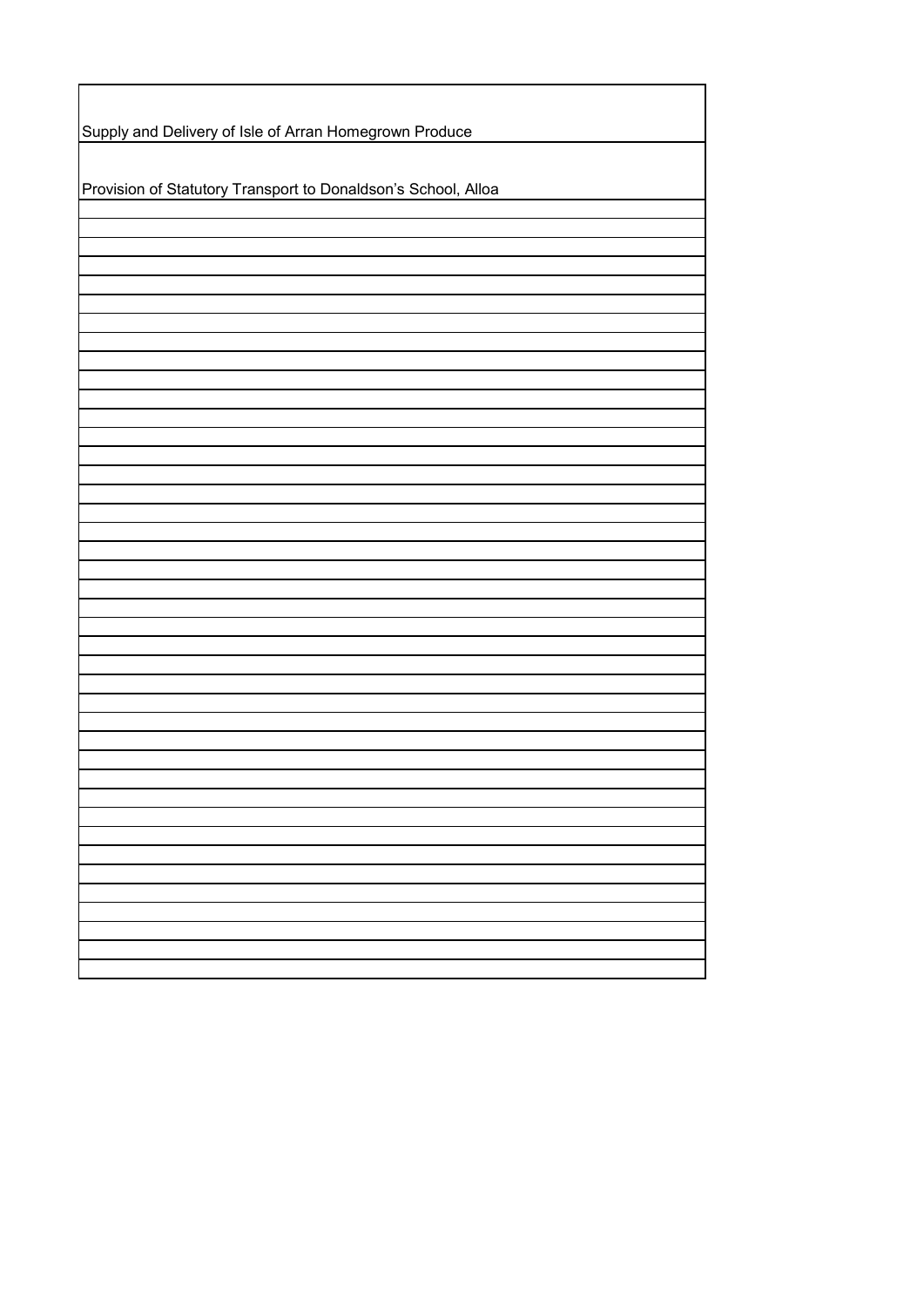| <b>Company Name</b>                                      | Town                    | Postcode                    | Date of<br>Award         |
|----------------------------------------------------------|-------------------------|-----------------------------|--------------------------|
|                                                          |                         |                             |                          |
| Garnock MOT                                              | <b>Beith</b>            | <b>KA14 3BE</b>             | 07/04/2020               |
|                                                          |                         |                             |                          |
| Lamlash Garage Limited                                   | Arran                   | KA27 8NB                    | 07/04/2020               |
|                                                          |                         |                             |                          |
| A & C Cameron                                            | Arran                   | <b>KA27 8ES</b>             | 07/04/2020               |
|                                                          |                         |                             |                          |
| Garnock MOT<br>A 2 B Taxis                               | <b>Beith</b><br>Fairlie | <b>KA14 3BE</b><br>KA12 0JN | 07/04/2020<br>05/08/2020 |
|                                                          |                         |                             |                          |
|                                                          |                         |                             |                          |
| Rathmell Archaeology Limited                             | Kilwinning              | KA13 6PU                    | 22/06/2021               |
| Ayrshire Executive Travel                                | Kilwinning              | <b>KA13 6UD</b>             | 07/04/2021               |
| <b>BK Minibuses</b>                                      | Irvine                  | <b>KA11 2FF</b>             | 07/04/2021               |
|                                                          |                         |                             |                          |
| <b>Bond Cars</b><br>Craig Bilham trading as Craig Bilham | Largs                   | <b>KA30 8BU</b>             | 07/04/2021               |
| <b>Executive Travel</b>                                  | Irvine                  | <b>KA11 4HP</b>             | 07/04/2021               |
| <b>Cumbrae Contracts Ltd</b>                             | Millport                | <b>KA28 0HL</b>             | 07/04/2021               |
| <b>Evans Taxis</b>                                       | Dalry                   | <b>KA24 4ET</b>             | 07/04/2021               |
| <b>Garnock Cars</b>                                      | Dalry                   | <b>KA24 4AR</b>             | 07/04/2021               |
| Joes Taxis                                               | Stevenston              | <b>KA20 3HH</b>             | 07/04/2021               |
| John Bennett t/a Bennetts of Kilwinning Kilwinning       |                         | <b>KA137HD</b>              | 07/04/2021               |
| <b>Mclelland's Taxis</b>                                 | Kilwinning              | KA13 6JU                    | 07/04/2021               |
| Millport Motors Ltd.                                     | Millport                | <b>KA28 0EZ</b>             | 07/04/2021               |
| Paul Payne/Abbey Taxis                                   | Kilwinning              | <b>KA13 6QN</b>             | 07/04/2021               |
| Pete's Taxis                                             | Stevenston              | <b>KA20 4BT</b>             | 07/04/2021               |
| <b>Whitehirst Taxis</b>                                  | Kilwinning              | <b>KA13 6TW</b>             | 07/04/2021               |
|                                                          |                         |                             |                          |
| Caledonian Fire Safety Solutions Ltd                     | Kilwinning              | <b>KA13 6TW</b>             | 02/07/2021               |
| Scottcare LLP trading as Thistleknowe<br>Care Home       | Largs                   | <b>KA15 2EU</b>             | 03/04/2020               |
| <b>CCUS Scotland</b>                                     | Saltcoats               | <b>KA21 5LZ</b>             | 10/03/2021               |
| Caledonian Fire Safety Solutions Ltd                     | Kilwinning              | <b>KA13 6TW</b>             | 27/04/2021               |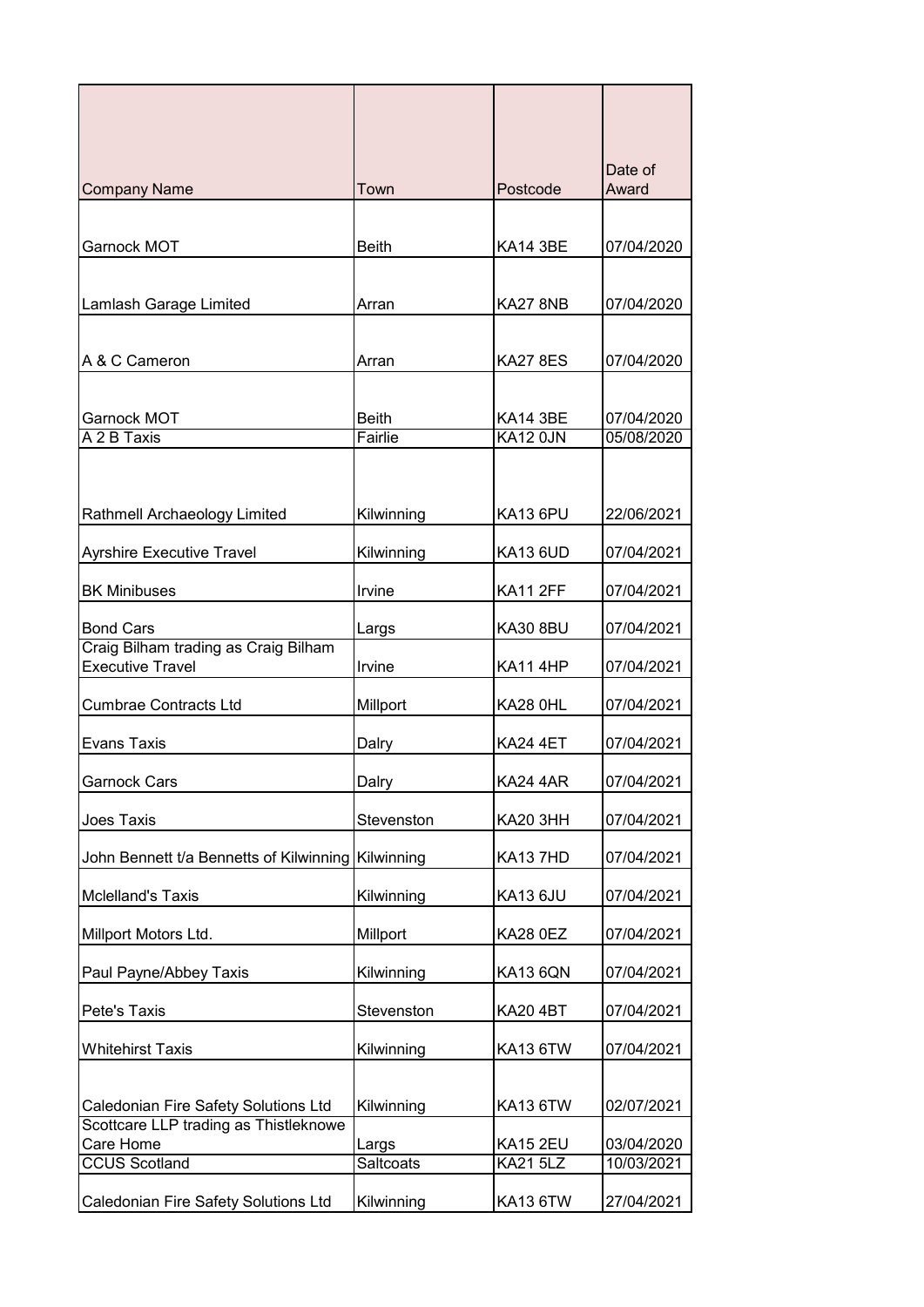| Woodside Arran CIC    | Kildonan | KA278RP  | 07/06/2021 |
|-----------------------|----------|----------|------------|
|                       |          |          |            |
| Mercedes Private Hire | Irvine   | KA12 9ER | 10/08/2021 |
|                       |          |          |            |
|                       |          |          |            |
|                       |          |          |            |
|                       |          |          |            |
|                       |          |          |            |
|                       |          |          |            |
|                       |          |          |            |
|                       |          |          |            |
|                       |          |          |            |
|                       |          |          |            |
|                       |          |          |            |
|                       |          |          |            |
|                       |          |          |            |
|                       |          |          |            |
|                       |          |          |            |
|                       |          |          |            |
|                       |          |          |            |
|                       |          |          |            |
|                       |          |          |            |
|                       |          |          |            |
|                       |          |          |            |
|                       |          |          |            |
|                       |          |          |            |
|                       |          |          |            |
|                       |          |          |            |
|                       |          |          |            |
|                       |          |          |            |
|                       |          |          |            |
|                       |          |          |            |
|                       |          |          |            |
|                       |          |          |            |
|                       |          |          |            |
|                       |          |          |            |
|                       |          |          |            |
|                       |          |          |            |
|                       |          |          |            |
|                       |          |          |            |
|                       |          |          |            |
|                       |          |          |            |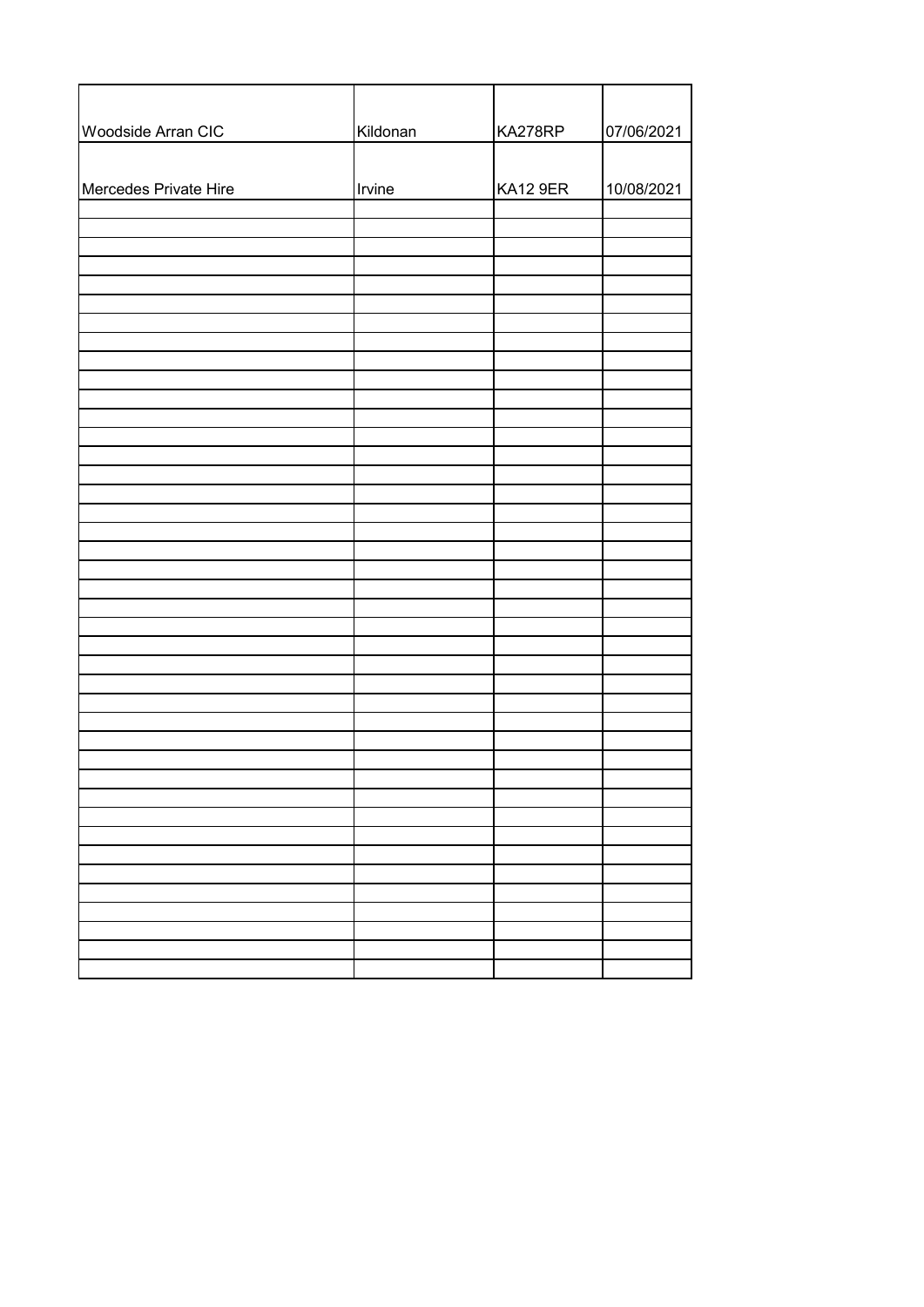| <b>Turnover Required (from</b>                            |                     |                                |
|-----------------------------------------------------------|---------------------|--------------------------------|
| <b>Contract Notice)</b>                                   | Number of Employees | <b>Company Type</b>            |
| minimum "general" yearly                                  |                     |                                |
| turnover of [176,000] GBP for                             |                     |                                |
| the last [3] years                                        | 1 to 4 Employees    | Not on CH                      |
| minimum "general" yearly<br>turnover of [176,000] GBP for |                     |                                |
| the last [3] years                                        |                     |                                |
| minimum "general" yearly                                  | 1 to 4 Employees    | Private limited Company        |
| turnover of [176,000] GBP for                             |                     |                                |
| the last [3] years                                        | 1 to 4 Employees    | Not on CH                      |
| minimum "general" yearly                                  |                     |                                |
| turnover of [176,000] GBP for                             |                     |                                |
| the last [3] years                                        | 1 to 4 Employees    | Not on CH                      |
| No turnover required                                      | 1 to 4 Employees    | Not on CH                      |
| minimum yearly turnover as                                |                     |                                |
| detailed below for the last 3                             |                     |                                |
| years Archaeology Services -                              |                     |                                |
| 55,333 GBP                                                | 1 to 4 Employees    | Private limited Company        |
|                                                           |                     |                                |
| No turnover required                                      | 1 to 4 Employees    | Not on CH                      |
|                                                           |                     |                                |
| No turnover required                                      | 1 to 4 Employees    | Not on CH                      |
|                                                           |                     |                                |
| No turnover required                                      | 1 to 4 Employees    | Not on CH                      |
|                                                           |                     |                                |
| No turnover required                                      | 1 to 4 Employees    | Private limited Company        |
| No turnover required                                      | 1 to 4 Employees    | Private limited Company        |
|                                                           |                     |                                |
| No turnover required                                      | 1 to 4 Employees    | Not on CH                      |
|                                                           |                     |                                |
| No turnover required                                      | 1 to 4 Employees    | Not on CH                      |
|                                                           |                     |                                |
| No turnover required                                      | 1 to 4 Employees    | Not on CH                      |
|                                                           |                     |                                |
| No turnover required                                      | 1 to 4 Employees    | Private limited Company        |
|                                                           |                     |                                |
| No turnover required                                      | 1 to 4 Employees    | Not on CH                      |
|                                                           |                     |                                |
| No turnover required                                      | 1 to 4 Employees    | <b>Private limited Company</b> |
|                                                           |                     |                                |
| No turnover required                                      | 1 to 4 Employees    | Not on CH                      |
|                                                           |                     |                                |
| No turnover required                                      | 1 to 4 Employees    | Not on CH                      |
| No turnover required                                      |                     | Not on CH                      |
| minimum yearly "specific"                                 | 1 to 4 Employees    |                                |
| turnover of 60,000 GBP for the                            |                     |                                |
| last 3 years                                              | 1 to 4 Employees    | Private limited Company        |
|                                                           |                     |                                |
| N/A                                                       | 1 to 4 Employees    | Limited liability partnership  |
| N/A                                                       | 1 to 4 Employees    | <b>Private limited Company</b> |
|                                                           |                     |                                |
| N/A                                                       | 1 to 4 Employees    | Private limited Company        |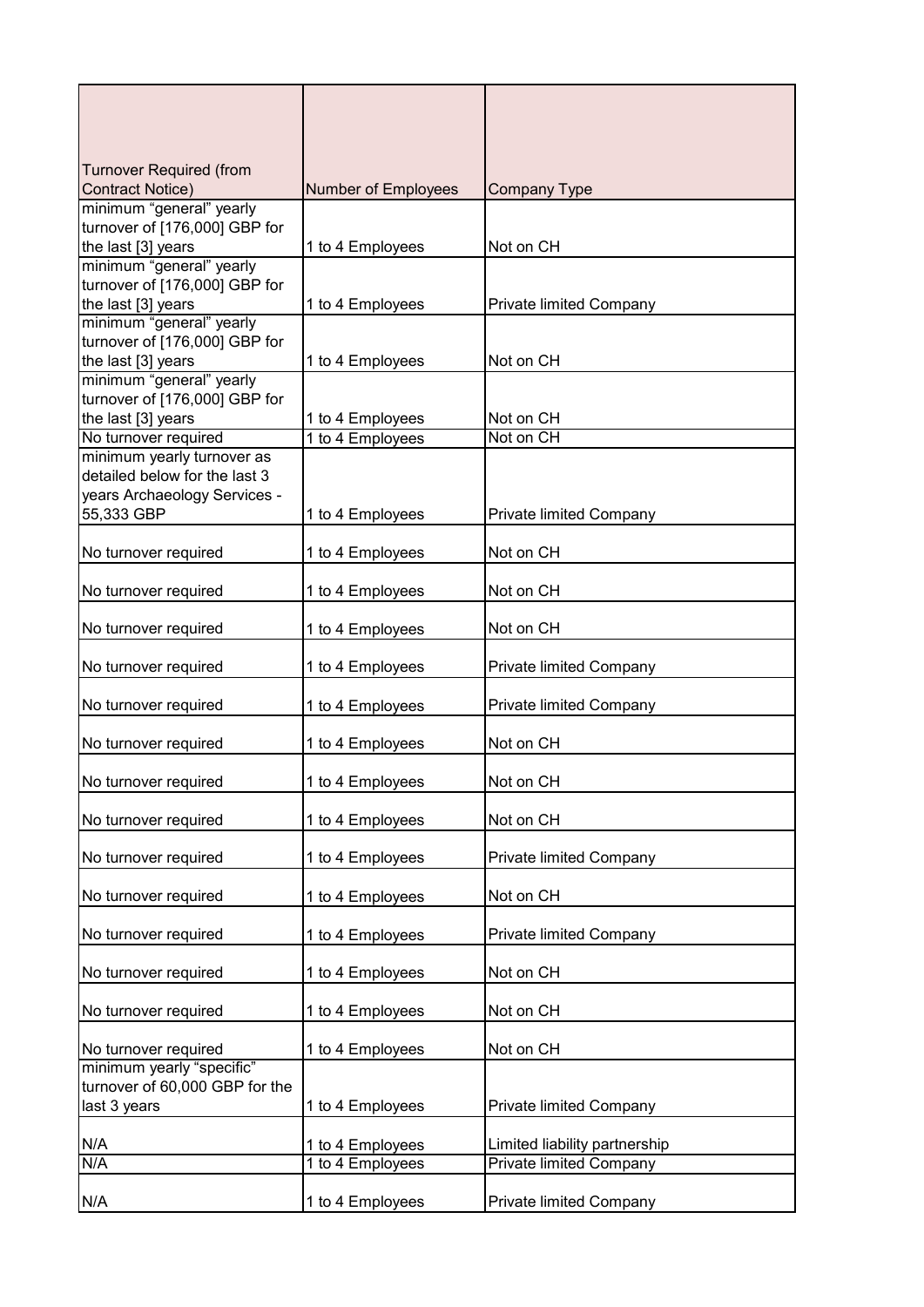| N/A | 1 to 4 Employees | <b>Community Interest Company</b> |
|-----|------------------|-----------------------------------|
|     |                  |                                   |
| N/A | 1 to 4 Employees | Private limited Company           |
|     |                  |                                   |
|     |                  |                                   |
|     |                  |                                   |
|     |                  |                                   |
|     |                  |                                   |
|     |                  |                                   |
|     |                  |                                   |
|     |                  |                                   |
|     |                  |                                   |
|     |                  |                                   |
|     |                  |                                   |
|     |                  |                                   |
|     |                  |                                   |
|     |                  |                                   |
|     |                  |                                   |
|     |                  |                                   |
|     |                  |                                   |
|     |                  |                                   |
|     |                  |                                   |
|     |                  |                                   |
|     |                  |                                   |
|     |                  |                                   |
|     |                  |                                   |
|     |                  |                                   |
|     |                  |                                   |
|     |                  |                                   |
|     |                  |                                   |
|     |                  |                                   |
|     |                  |                                   |
|     |                  |                                   |
|     |                  |                                   |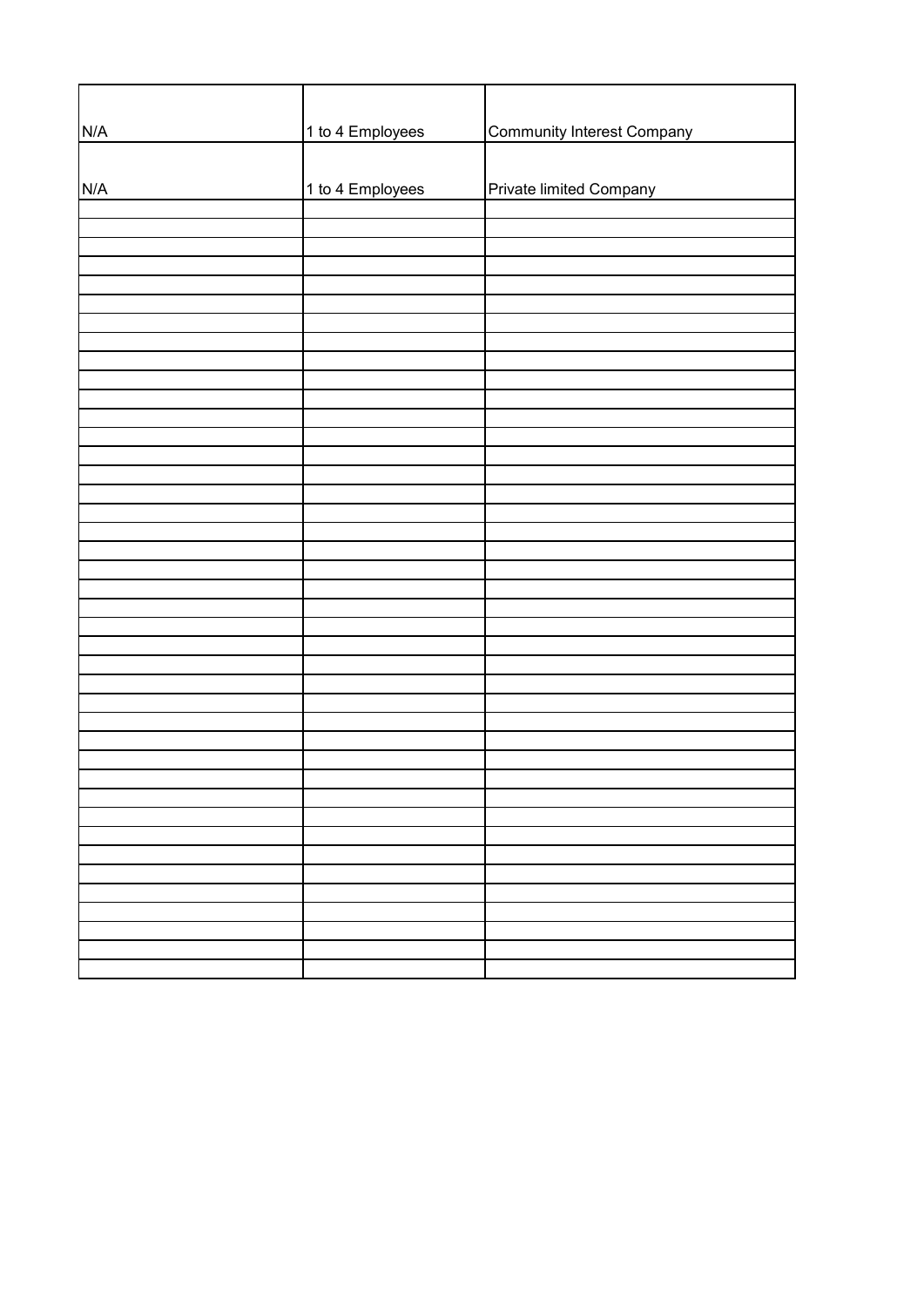| Type of            | Is the<br>contract<br>awarded<br>to a Local |
|--------------------|---------------------------------------------|
| Project            | Supplier                                    |
| OJEU               | Yes                                         |
| OJEU               | Yes                                         |
| OJEU               | Yes                                         |
| OJEU<br>OJEU       | Yes<br>$\overline{\mathsf{Yes}}$            |
| <b>GPA</b>         | Yes                                         |
| GPA                | Yes                                         |
| <b>GPA</b>         | Yes                                         |
| <b>GPA</b>         | Yes                                         |
| GPA                | Yes                                         |
| <b>GPA</b>         | Yes                                         |
| GPA                | Yes                                         |
| GPA                | Yes                                         |
| <b>GPA</b>         | Yes                                         |
| GPA                | Yes                                         |
| GPA                | Yes                                         |
| GPA                | Yes                                         |
| GPA                | Yes                                         |
| <b>GPA</b>         | Yes                                         |
| GPA                | Yes                                         |
| Non GPA            | Yes                                         |
| Direct Award       | Yes                                         |
| Quick Quote        | $\overline{Yes}$                            |
| <b>Quick Quote</b> | Yes                                         |